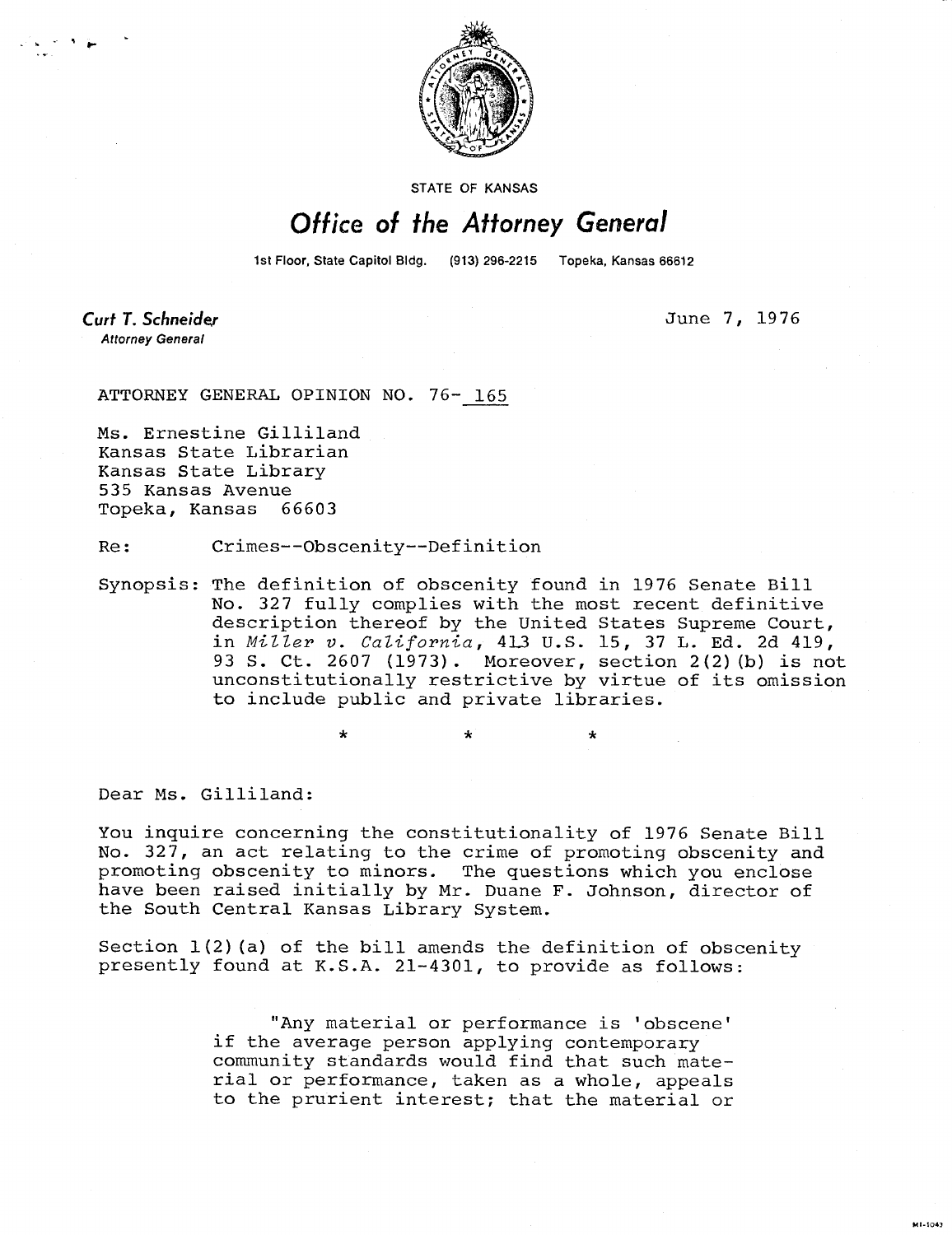Ms. Ernestine Gilliland Page Two June 7, 1976

> performance has patently offensive representations or descriptions of ultimate sexual acts, normal or perverted; and that the material or performance, taken as a whole, lacks serious literary, educational, artistic, political or scientific value."

This definition is precisely that which was approved by the United States Supreme Court in Miller v. California, 413 U.S. 15, 37 L. Ed. 2d 419, 93 S. Ct. 2607 (1973). Clearly, the Kansas statutory definition conforms with that approved most recently by the United States Supreme Court, and is not unconstitutionally vague or defective in any other fashion.

Secondly, it is objected that a defense made available to public, private or parochial schools, colleges and universities was not made available to libraries, public and private. Section 2(2)(b) states thus:

> "[I]t shall be an affirmative defense to any prosecution under this section that:

> > $\star$

 $\star$ 

(b) The allegedly obscene material was purchased, leased or otherwise acquired by a public, private or parochial school, college or university, and that such material was either sold, leased, distributed or disseminated by a teacher, instructor, professor or other faculty member or administrator of such school as part of or incident to an approved course or program of instruction at such school."

It is not clear what legal objection is raised on this point. It may be argued, presumably, that libraries are denied equal protection of the law on the ground that they are denied the benefit of this defense. However, it is clear that the legislature is entitled to make reasonable classifications in the enactment of legislation designed for the protection of public health, morals and welfare. A public or private library is a demonstrably different institution, in many important respects, from public, private or parochial schools, colleges and universities. I cannot conclude purely as a matter of law that the classification drawn by the legislature